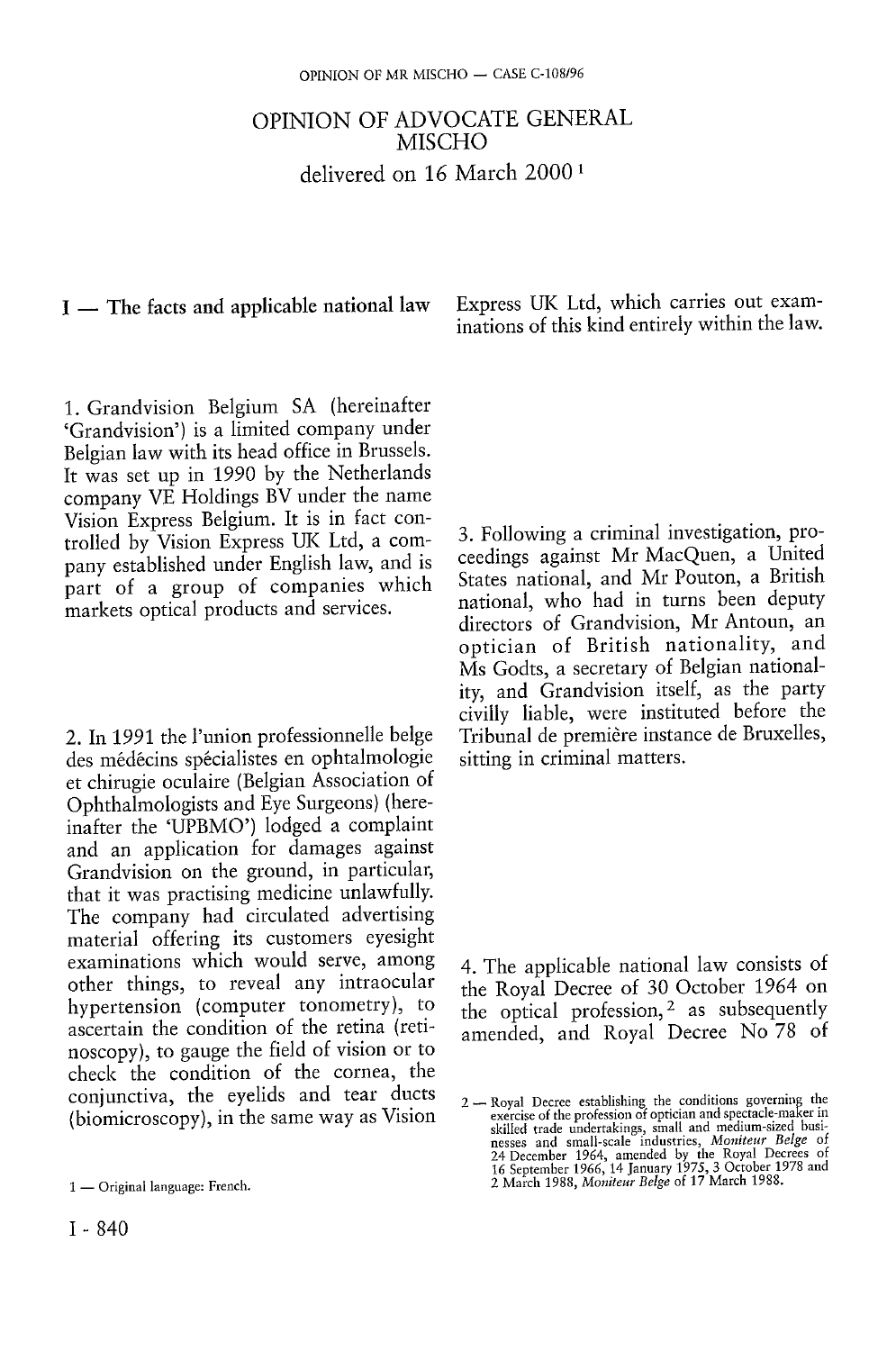10 November 1967 on the practice of medicine. 3

*5.* According to Article 2(1) of the Royal Decree of 30 October 1964:

'The profession of optician shall ... consist in the habitual and independent exercise of one or more of the following activities:

- (a) the offering to the public, sale, maintenance and repair of optical articles designed to correct and/or compensate vision;
- (a)a the trial, adaptation, sale and maintenance of artificial eyes;
- (b) the making-up of prescriptions issued by ophthalmologists for the purpose of correcting vision.'

6. By judgment of 28 June 1989, 4 the Belgian Cour de cassation (Court of Cassation) ruled that this provision was to be interpreted having regard to the provisions of Royal Decree No 78 on the practice of medicine.

7. Article 2(1), first subparagraph, of Royal Decree No 78 provides: 'No person may operate as a medical practitioner unless he or she holds the statutory qualification of medical doctor, surgeon or obstetrician obtained in accordance with the legislation on the conferment of academic titles and the syllabus for university examinations, unless that person has been lawfully exempted from that requirement and also satisfies the conditions laid down by Article 7(1) or (2)'.

8. The second subparagraph of Article 2(1) of Royal Decree No 78 provides: 'The unlawful practice of medicine shall consist in the habitual performance, by a person who does not satisfy all of the requisite conditions under the first subparagraph of the present paragraph, of any act involving, or stated to involve, in regard to a human being, an examination of that person's state of health, detection of disease and deficiencies, establishment of a diagnosis, introduction or administration of treatment for a pathological state, whether physical or mental, real or imaginary, or vaccination'.

9. The Cour de cassation ruled in that judgment that, 'while opticians who are not

<sup>3 —</sup> Royal Decree No 78 on exercise of medical, nursing and paramedical professions and on the medical committees dealing with the prevention of the unlawful practice of

<sup>4 —</sup> Judgment Cass. b., 28 June 1989, Pas. b. 1989, I-1182.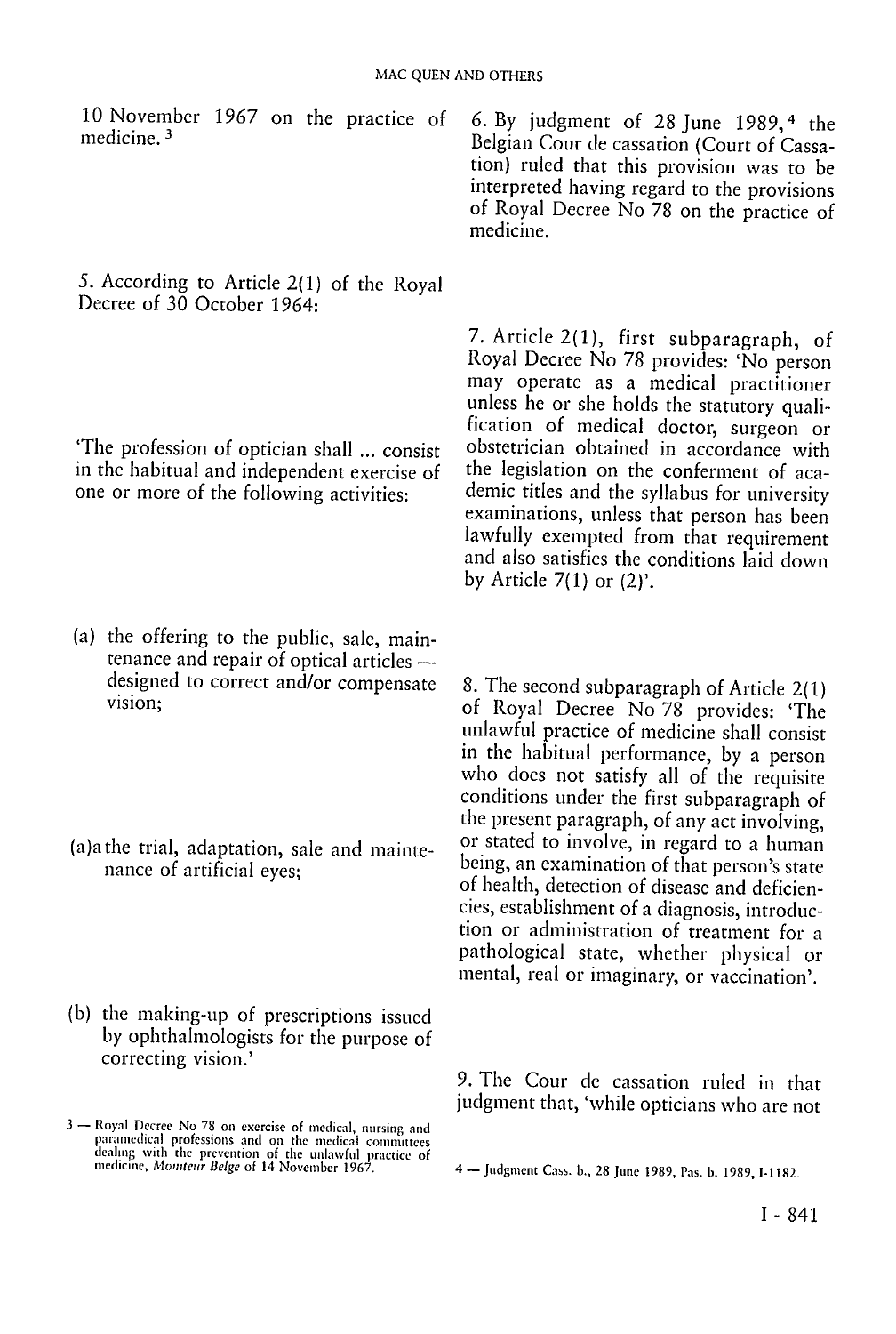medical doctors are authorised to perform acts designed to correct defects of a purely optical nature, whether or not they use equipment or instruments for that purpose, they are none the less prohibited from examining the state of vision of their clients otherwise than by using a method under which the patient alone determines the sight defects from which he suffers, *inter alia* on the basis of printed scales which may be incorporated in a control instrument and which the patient himself corrects by choosing, as the optician proposes, the lenses which satisfy him. The optician is obliged to advise his client to consult an ophthalmologist if the indications thus obtained leave any doubt as to the nature of the defect which has been established'.

10. The Tribunal de première instance de Bruxelles was unsure whether the Belgian legislation, as thus construed, was compatible with the freedoms recognised by Community law concerning establishment, the provision of services and the movement of goods, and decided to stay proceedings in order to refer to the Court for a preliminary ruling the following questions concerning Article 5 of the EC Treaty (now Article 10 EC) and Articles 30, 52 and *59*  of the EC Treaty (now, after amendment, Articles 28 EC, 43 EC and 49 EC):

' 1. Is a prohibition, arising from the interpretation or the application of a provision of national law, restraining opticians in other Member States from offering within a Member State, for the correction of purely optical defects, services consisting of an objective eyesight examination, that is to say otherwise than by using a method by which the client himself determines the eyesight defects and sees to the correction to be made, compatible with Articles 5, 52 and 59 of the EC Treaty?

2. Are obstacles within a Member State to the marketing of equipment which enables an objective eyesight examination to be carried out with a view to correcting purely optical defects, such as, for example, an autorefractor, arising from the ban imposed by national law on opticians established in other Member States preventing them from offering, within that Member State, services consisting of an objective eyesight examination, that is to say a nonsubjective examination, for the correction of purely optical defects, compatible with Article 30 of the EC Treaty?'

 $II$  — The first question

1. *Preliminary observations* 

11. The UPBMO contends that the main proceedings relate to a purely internal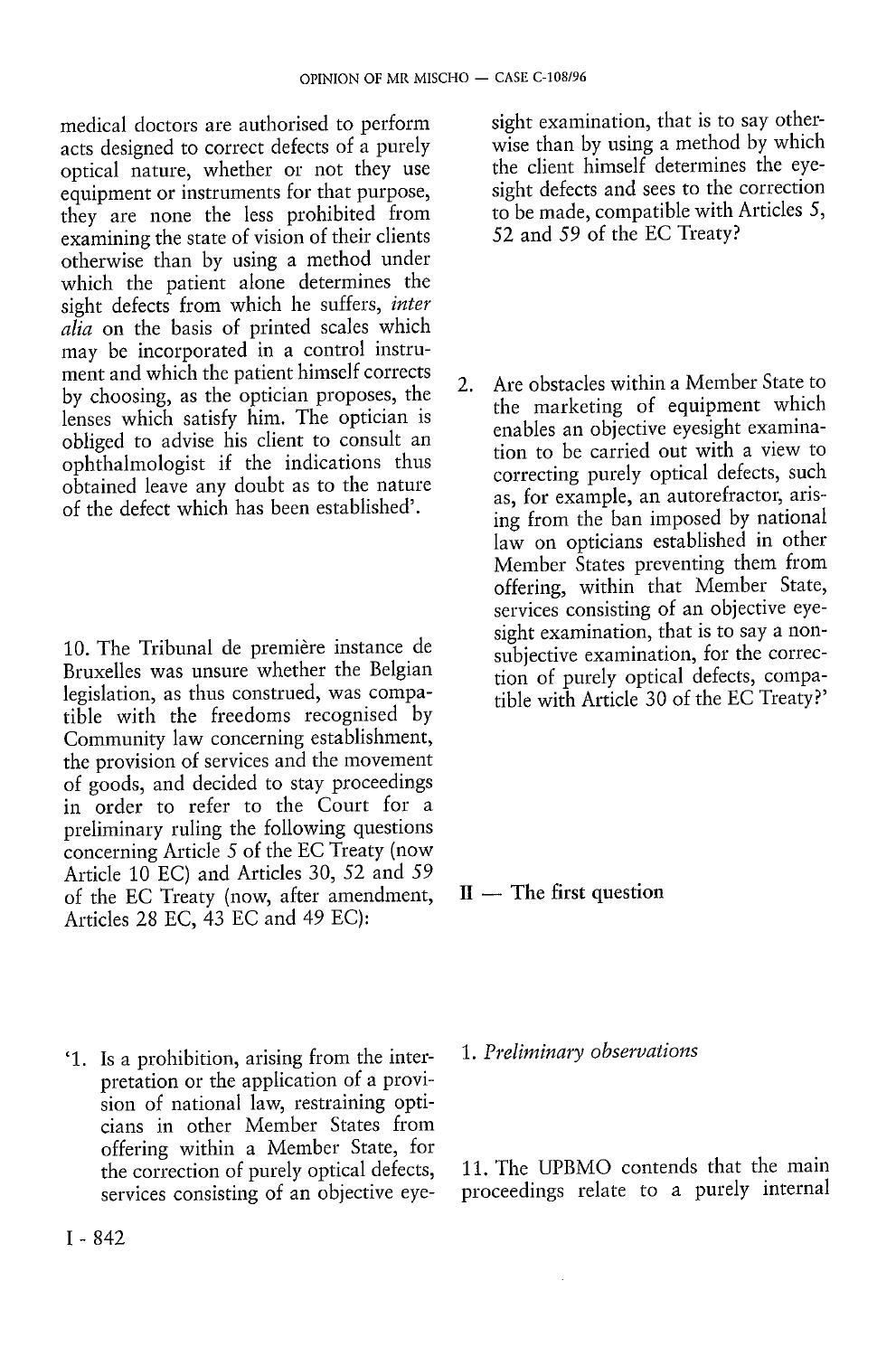situation which, in the absence of any factor connecting it with Community law, does not fall within the scope of that law.

provisions of the Treaty, to which reference may be made.

12. It is well established that Community law in general, and the provisions on fundamental freedoms in particular, do not apply to activities in which all the relevant aspects are confined within a single Member State.<sup>5</sup>

13. In the present case, however, it is clear from the findings of the national court, as set out in points 1 and 3 above, that the case before it involves sufficient transfrontier elements. The Court therefore has jurisdiction to rule on the two questions referred to it.

14. Having resolved this preliminary issue, it is now necessary to determine which provisions of Community law fall to be applied in this case.

15. Article 5 of the Treaty is not among those provisions, since it imposes on Member States a general obligation to ensure the performance in good faith of the obligations arising from the Treaty. These obligations are explained in greater detail in other

16. Keeping strictly to the wording of the first of the questions referred for a preliminary ruling, the reader is given to understand that the dispute in the main proceedings concerns opticians established in one Member State who are prohibited, by the national rules of another Member State, applied in conformity with their interpretation by the courts, from carrying out certain eyesight examinations within that second Member State.

17. Put this way, the question has to be considered in the light of the provisions of Article *59* of the Treaty, that is to say, in relation to the rules governing the freedom to provide services.

18. It appears from the facts of the case as set out in the judgment of the national court that the main proceedings do not relate to activities carried out temporarily in Belgium by the British parent company, but to those of a Belgian limited company established in Belgium.

19. Grandvision is thus carrying out its activities under the freedom of establishment conferred on it by Article 58 of the 5 - Case C-23/93 TV10 [1994] ECR I-4795, paragraph 14. <br> **EC Treaty (now Article 48 EC)**, and not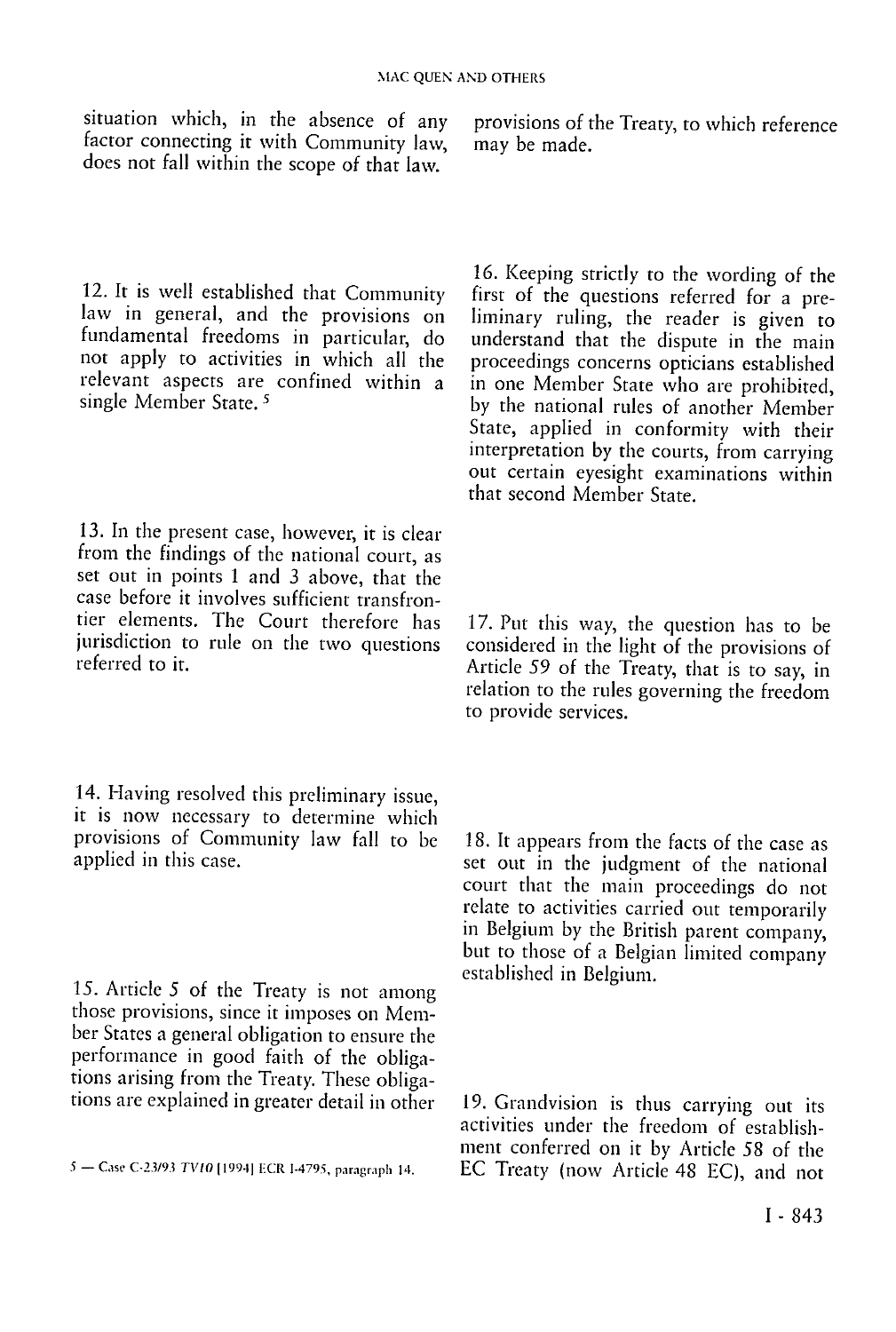under the freedom to provide services, which is covered by Article *59* of the Treaty.

2. *Does the national legislation in question constitute a barrier to freedom of establishment?* 

20. It should also be borne in mind that the provisions of the chapter on services are in any event subordinate to those of the chapter on the right of establishment. 6

21. Although it is settled case-law that 'within the framework of the task given to it by Article 177 of the Treaty, the Court of Justice has no jurisdiction to decide the application of the Treaty to a given case', nevertheless 'the need to reach a useful interpretation of Community law enables it to extract from the facts of the main dispute the details necessary for the understanding of the questions submitted and the formulation of an appropriate reply'. 7

22. The first of the questions referred for a preliminary ruling should therefore be understood as seeking essentially to ascertain whether Article 52 of the Treaty, on freedom of establishment, means that national legislation prohibiting opticians from carrying out the examinations described in the question cannot be applied to a company from another Member State which has exercised its freedom of establishment.

(a) The arguments of the parties

23. Grandvision submits that the Belgian legislation, if applied according to the interpretation given by the Belgian Cour de cassation, prevents opticians from other Member States from carrying out in Belgium, within a regular practice, the objective eyesight examinations which they may lawfully carry out in their State of origin.

24. Those rules, it argues, therefore constitute a barrier to freedom of establishment, and make it less attractive to set up in business in Belgium.

25. If applied in its own case, those rules would prevent the Vision Express group from carrying on its activities in Belgium in accordance with its commercial system, which is founded on standard basic equipment and a common commercial policy.

<sup>6 —</sup> Case C-55/94 *Gebhard* [1995] ECR 1-4165, paragraph 22.

<sup>7 —</sup> Joined Cases 253/78 and 1/79 to 3/79 *Giry and Guerlain mid Others* [1980] ECR 2327, paragraph 6.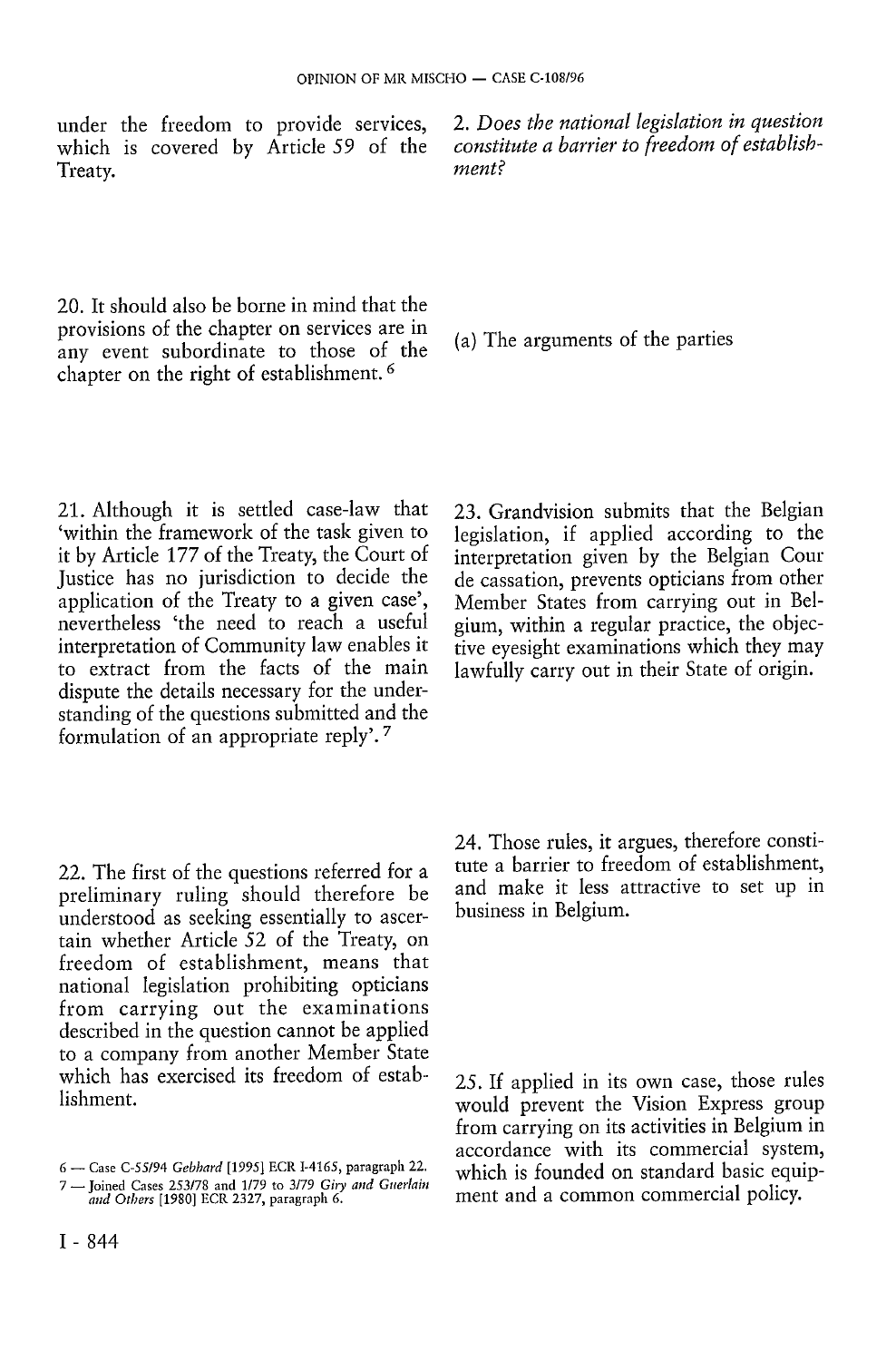26. However, it is clear from the *Gebhard*  judgment, cited above, and from those in *Bosman, Centros* and *Kraus<sup>8</sup>* that national rules which may hinder or render less attractive the exercise of the guaranteed fundamental freedoms cannot be justified under Community law unless they meet four conditions: they must be applied in a non-discriminatory manner; they must be justified by overriding reasons based on the general interest; they must be appropriate for ensuring that their objective is attained; and they must not go beyond what is necessary to attain that objective.

27. In the present case, the rules in question, although not discriminatory, cannot be justified by considerations of public health protection. Grandvision argues that in Belgium opticians receive adequate training, they refrain from making diagnoses, particularly diagnoses stating that there is no pathological defect, and they have the necessary financial resources to acquire the best equipment. There is no evidence that if opticians were to carry out the examinations in question there would be a risk to public health. This conclusion is all the more warranted by the fact that the Belgian authorities disagree on whether opticians are entitled to carry out examinations of this kind. In July 1990 the national sickness and invalidity insurance institute sent out a circular requiring opticians to provide the best optical and optometricai service, including optical measuring (objective and subjective optometry) and analysis of the visual function, with the help of specific instruments, failing which they could incur

liability for professional negligence. Those, however, are acts which, according to the above-mentioned judgment of the Cour de cassation, they are prohibited from carrying out.

28. UPBMO, in contrast, takes the view that the principles laid down in the *Bouchoncha 9* case should be applied by analogy. In that case the Court held that where there is no harmonisation of the national laws relating to the practice of medicine and medical activities, the State may restrict a paramedical activity to persons qualified as doctors of medicine. Under this principle, it falls to Member States to decide which actions pertaining to human sight are reserved to ophthalmologists. This solution reflects the general principle that Member States are free to regulate activities on their territory if there is no harmonisation at Community level. This freedom is limited solely by the obligation not to discriminate against nationals of other Member States. UPBMO argues that those principles have not been overturned by the judgments cited by Grandvision, in particular the *Kraus* judgment, since the latter case is not of general relevance and does not apply to the field of public health and the practice of medicine.

29. Grandvision objects, by reference to the judgment in *De Castro Freitas and Escallier,*<sup>10</sup> that UPBMO has misinterpreted

<sup>8 —</sup> Case C-415/93 *Bosman* [1995] ECR I-4921; Case C-212/97 *Centros* 119991 ECR I-1459, and Case C-19/92 *Kraus*  [1993] ECR 1-1663.

<sup>9 —</sup> Case C-61/89 *Bouchoucha [*1990] ECR I-3551.

<sup>10 —</sup> Joined Cases C-193/97 and C-194/97 *De Castro Freitas and Escallier* [1998] ECR I-6747.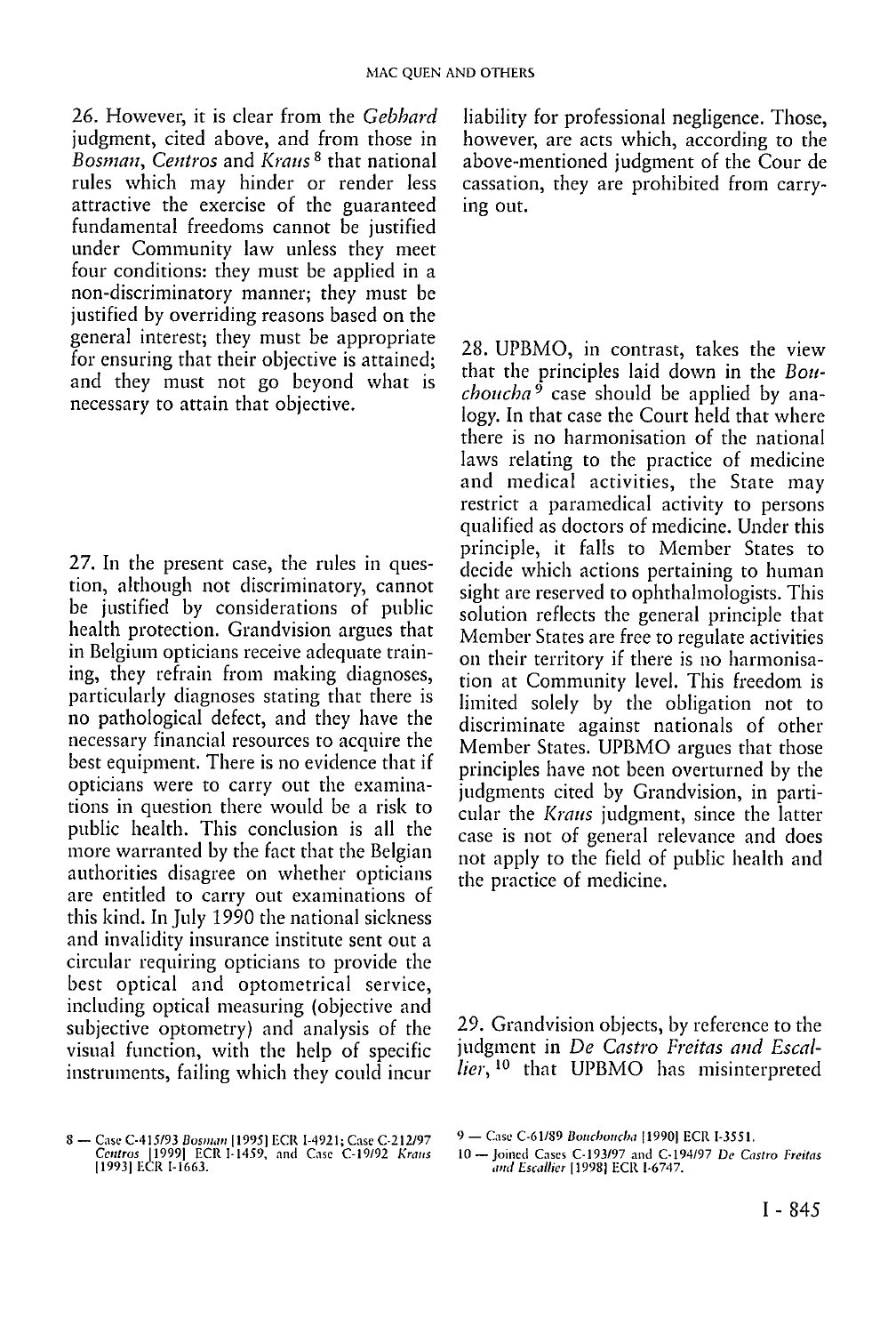*Bouchoucha* in so far as, even if there is no harmonisation of national laws, a Member State may regulate the practice of a profession on its territory only if it respects the fundamental freedoms guaranteed by the Treaty. A State must now exercise its jurisdiction within the limits set by *Kraus,*  by virtue of which *Bouchoucha* has become inoperative.

30. By way of alternative argument, UPBMO submits that the Belgian legislation does comply with the conditions referred to by the other party. The Belgian legislation, it contends, is justified by a general interest in the protection of health, which is a fundamental objective of the Treaty. By entrusting the eyesight tests in question to specialist doctors, the Belgian State succeeds in guaranteeing a high level of public health protection. The rules are proportionate and appropriate for achieving the intended purpose. The objective of preserving public health cannot be achieved by less restrictive means, such as entrusting such examinations to persons having only a less extensive training.

31. The Commission, referring to the judgment in the case of *Reisebüro Broede,*<sup>11</sup> points out that, in the absence of specific Community rules in the field, each Member State is free to regulate the practice of a profession on its territory. Recalling the *Bouchoucha* judgment, it explains that this freedom includes the power to determine which acts may only be carried out by

doctors, since there is no Community definition of medical activities.

32. The Commission considers, however, that the Belgian legislation, by insisting that only specialist doctors may carry out ophthalmological examinations involving a diagnosis, may constitute a restriction for opticians from other Member States in which they are entitled to perform such examinations. Accordingly, although the Belgian rules are justified on the ground of public health protection, they will be compatible with Community law only if they fulfil the four conditions laid down in the *Gebhard* judgment, which in the Commission's view are satisfied in this case. The Commission again refers to the judgment in *Reisebüro Broede,* pointing out in particular that the fact that certain States impose less stringent rules does not automatically mean that the stricter rules applied in another State will be disproportionate. Like the UPBMO, the Commission therefore concludes that the rules in question are not disqualified by Article 52 of the Treaty.

(b) Assessment

33. The UPBMO and the Kingdom of Belgium are correct in referring to the

<sup>11 —</sup> Case C-3/95 *Reisebüro Broede* [1996] ECR 1-6511. judgment in *Bouchoucha.*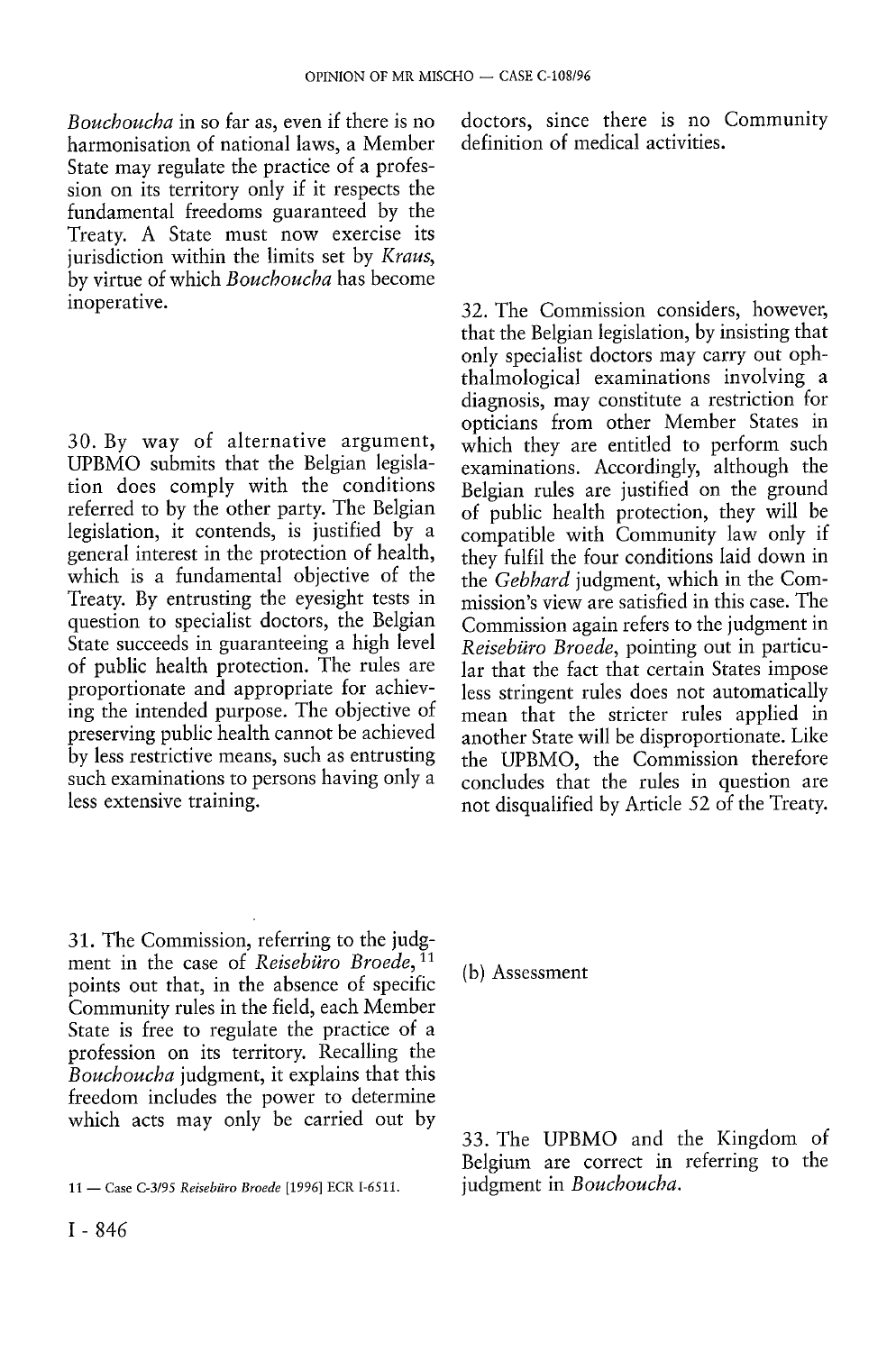34. The fact that in *Boucboucba,* the person concerned was a national of the Member State in which he was seeking to practise the profession of osteopath, relying on a diploma obtained in another Member State, does not detract from the Court's finding of principle in its judgment, to the effect that:

'... in so far as there is no Community definition of medical acts, the definition of acts restricted to the medical profession is, in principle, a matter for the Member States. It follows that in the absence of Community legislation on the professional practice of osteopathy each Member State is free to regulate the exercise of that activity within its territory, without discriminating between its own nationals and those of the other Member States'.

35. The profession of optician is likewise not covered by Community legislation.

36. It should also be pointed out that in *Boitchoucha* the Court confined itself to the finding just mentioned and did not go on to consider whether the fact of reserving the practice of osteopathy to doctors was warranted by mandatory requirements based on the protection of public health, whether it was appropriate for securing its objectives and whether it went beyond what was necessary to achieve them.

37. From the freedom which each Member State retains to regulate the practice of the profession concerned, the Court drew the direct conclusion that 'Article 52 of the EEC Treaty does not preclude a Member State from restricting an activity ancillary to medicine such as, in particular, osteopathy exclusively to persons holding the qualification of doctor of medicine'.

38. I proposed that the Court should, in this case, primarily follow the same line of reasoning.

39. I further take the view that guidance to the same effect may be derived from the Court's judgment in *Peralta.<sup>1</sup>2* As the Court found in respect of the Italian legislation which was in issue in that case, the Belgian rules now in question in the present case 'do not affect freedom of establishment within the meaning of Article 52 of the Treaty'. <sup>13</sup> If we paraphrase paragraph 34 of the *Peralta* judgment, we find that the restriction encountered by Grandvision in its activities was not in principle any different from the constraints 'which may originate in disparities between national laws governing, for example,

<sup>12 -</sup> Case C-379/92 Peralta [1994] ECR I-3453.

<sup>13 —</sup> *Peralta,* cited above.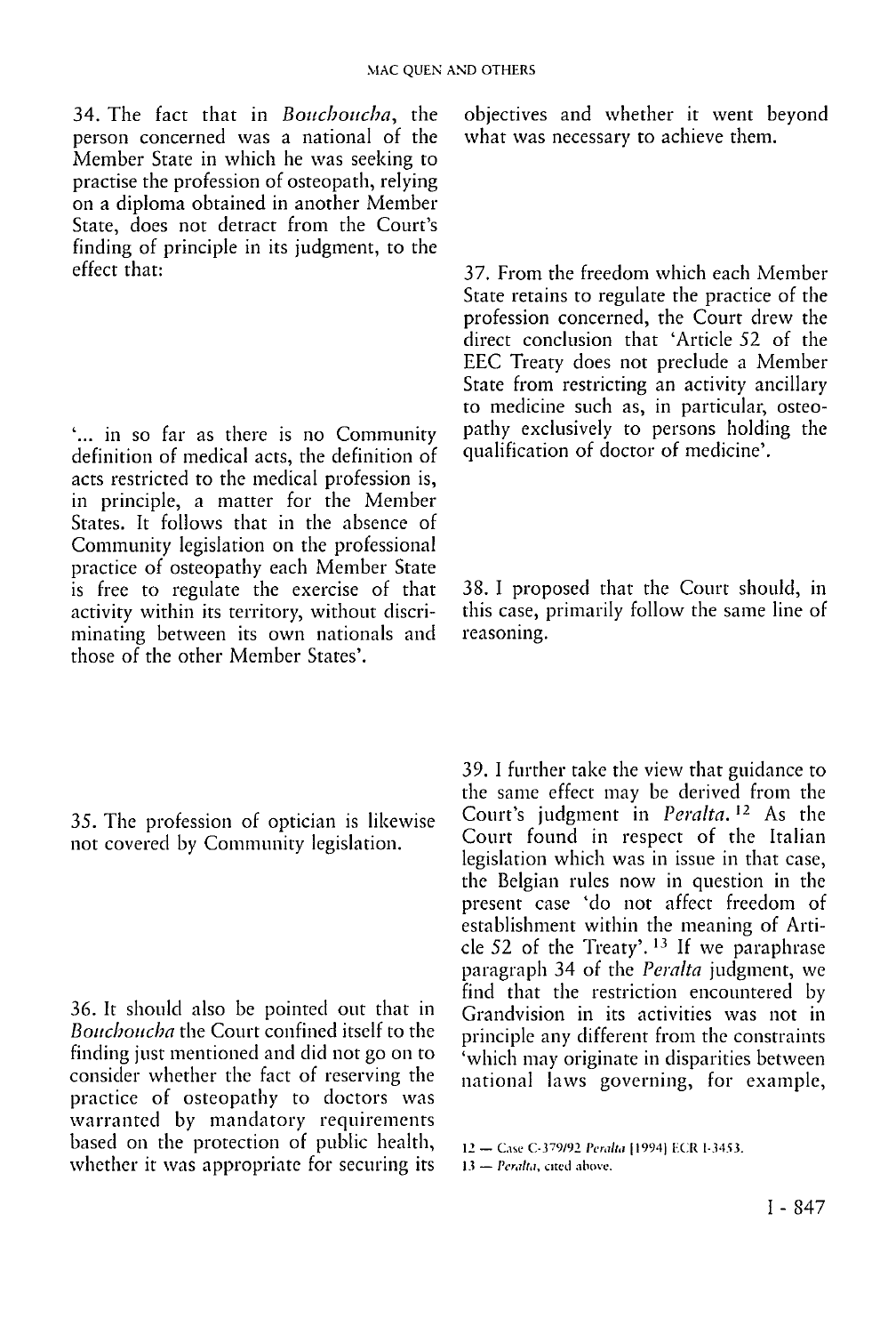labour costs, social security costs or the tax system'. 14

40. Similarly, in the same way as a prohibition against opening shops on Sundays and public holidays, 'the legislation in question is applicable to all traders exercising their activity on national territory ... its purpose is not to regulate the conditions concerning the establishment of the undertakings concerned; ... any restrictive effects which it might have on freedom of establishment are too uncertain and indirect for the obligation laid down to be regarded as being capable of hindering that freedom'. 15

41. While the practice of the profession of optician in Belgium is perhaps slightly 'less attractive' <sup>16</sup> than in the United Kingdom, Grandvision is not to any greater extent 'hindered'<sup>17</sup> by the restriction in question than are Belgian opticians.

42. The latter would undoubtedly prefer to be allowed to carry out the tests permitted by United Kingdom legislation, but they have to comply with the Belgian rules.

43. Finally, we note that it has not been argued that Grandvision and its non-Belgian employees have experienced difficulties in working as opticians in Belgium. As the Court ruled in the *Grafis* judgment in connection with the free movement of workers, in order to constitute hindrances to such freedom conditions which apply without distinction must affect access of workers to the labour market.

44. Where such access has been gained without difficulty, a self-employed person must, like a salaried worker, comply with the laws in the host country which govern the practice of the profession, even if those laws impose burdens or restrictions which do not exist in the country of origin of the undertaking or of the self-employed worker. This applies not only as regards direct or indirect taxation, the minimum wage to be paid to employees, maximum working time, holidays or the prohibition of Sunday trading, but also as regards the services which may be offered to clients.

45. As a subsidiary argument, in the event that the Court should take the view that national rules such as those here in issue must nevertheless be regarded as an obstacle to freedom of establishment, we must go on to examine whether those rules can

<sup>14 —</sup> Idem.

<sup>15 —</sup>Joined Cases C-418/93 to C-421/93, C-460/93 to C-462/93, C-464/93, C-9/94 to C-11/94, C-14/94, C-15/94, C-23/94, C-24/94 and C-332/94 *Seineram Casa Uno and Others* [1996] ECR 1-2975, paragraph 32.

<sup>16 —</sup> Within the meaning of *Gebhard.* 

<sup>17 —</sup> Within the meaning of *Gebhard.* 18 — Case C-190/98 *Graf* [2000] ECR I-493.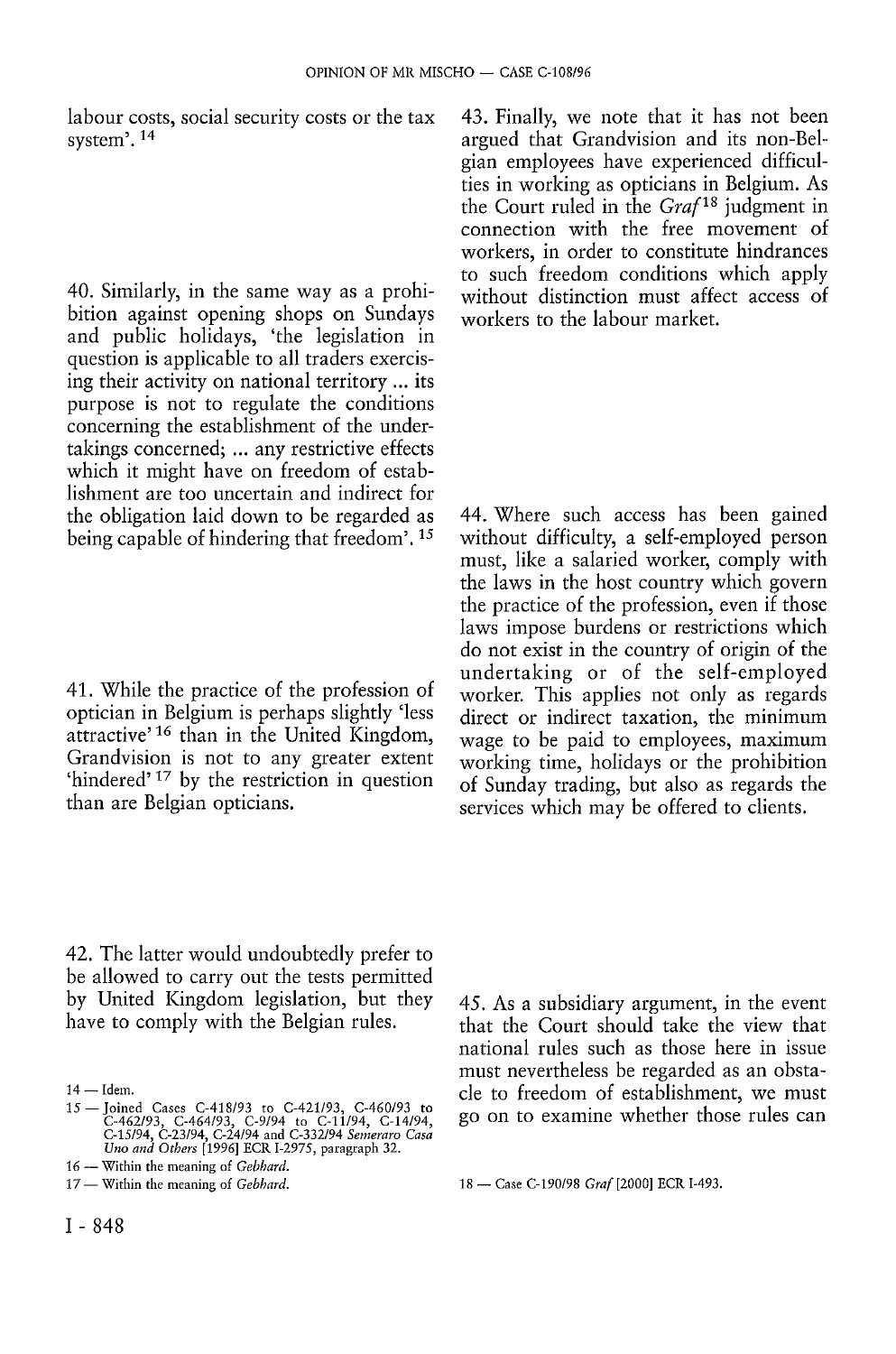be justified on the basis of the criteria formulated in the case-law of the Court.

46. The *Kraus* and *Gebbard* judgments relied upon by Grandvision stipulate that national measures which may hinder or render less attractive the exercise of the fundamental freedoms guaranteed by the Treaty can be justified under Community law if they fulfil four conditions: they must be applied in a non-discriminatory manner; they must be justified by overriding requirements in the general interest; they must be suitable for securing the attainment of the objective which they pursue; and they must not go beyond what is necessary in order to attain it. <sup>i9</sup>

47. In the present case, neither the parties to the dispute nor the Commission deny that the rules in question apply without distinction to all opticians who practise on Belgian territory, regardless of any consideration of nationality or residence, that is to say, they apply in a non-discriminatory manner.

48. However, Grandvision contends that the disputed rules cannot be justified by considerations of public health protection, in particular because the prohibition imposed on opticians is not unanimously

supported by the Belgian courts, and indeed its exact scope is uncertain.

49. Obviously, it is not for us to assess the case-law of the Belgian Cour de cassation or to rule on the differences in interpretation which may exist in Belgium as to the exact scope of the domestic legislation demarcating the respective fields of activity of doctors and opticians.

50. In the context of the allocation of jurisdiction between national courts and the Community judicature, the Court of Justice is required only to answer the question put by the national court in order to enable it to resolve the dispute before it in conformity with Community law.

51. The Court must therefore accept as a settled fact that in Belgium there is a binding legal rule of the kind described by the national court in its first question.

52. As for justifying the rules in question by overriding grounds of general interest, there is little doubt that a rule which reserves to ophthalmologists the right to carry out examinations on their patients using sophisticated instruments for determining eye pressure, determining the field of vision or analysing the condition of the 19 — *Gebhard,* paragraph 37, and *Kraus,* paragraph *te.* retina, that is to say, examinations which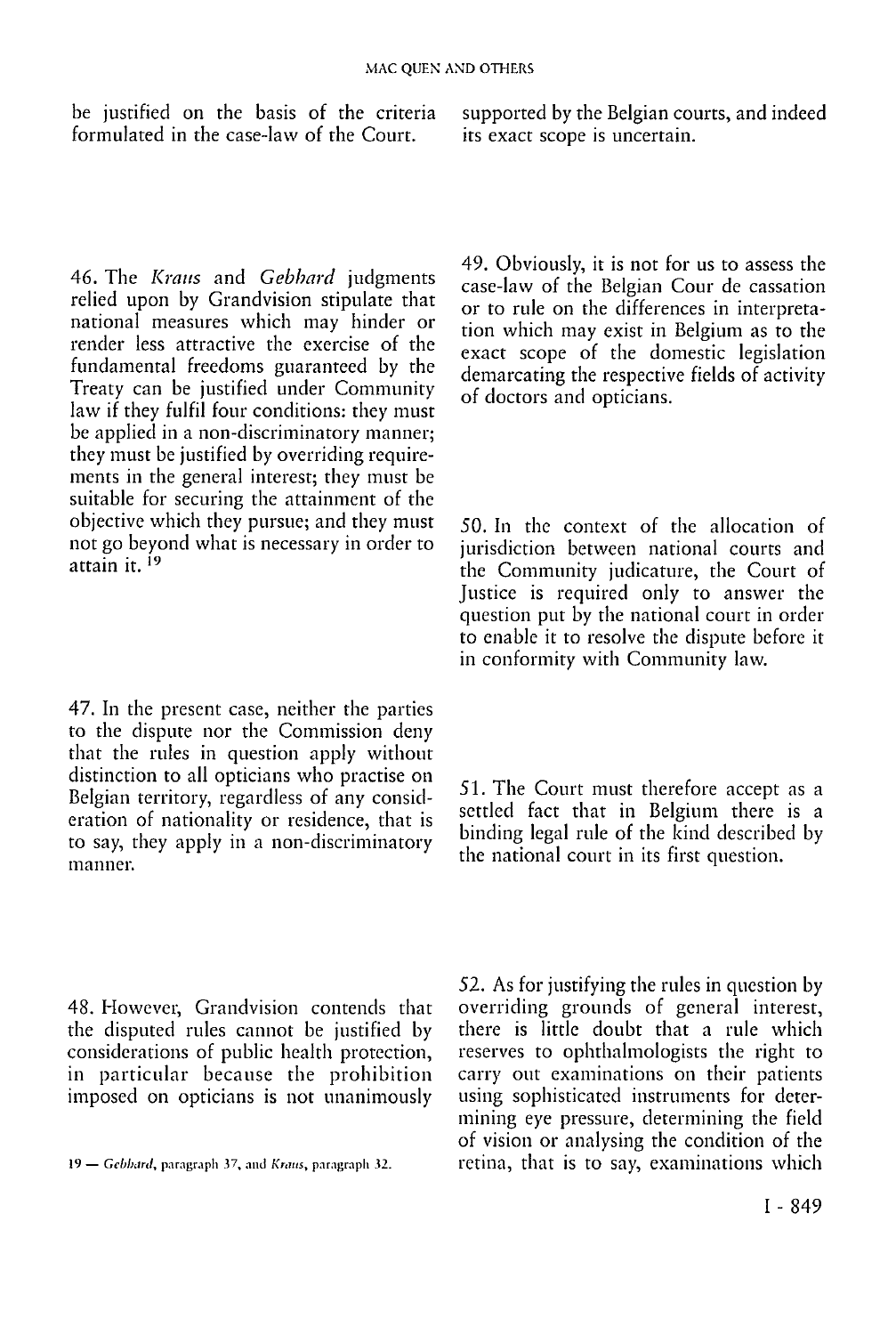$\ddotsc$ 

by their very nature are intended to reveal the existence of pathological conditions of the eye, is designed to protect public health. It is also appropriate for achieving that objective.

53. The Court does not have to make a detailed study of the exact nature of the examinations in question by seeking to ascertain whether they could be carried out by opticians with equivalent safeguards for patients; rather, it should note that the Belgian legislature has taken the view that the level of public health protection which it wished to secure made it necessary for these examinations to be reserved to ophthalmologists.

54. It is also important to take account of Article 152 EC, which deals with public health, although at the time when proceedings were brought against Grandvision it was the earlier version of that provision, Article 129 of the EC Treaty, which was in force.

*56.* Article 152(4) EC states: 'The Council ... shall contribute to the achievement of the objectives referred to in this Article through adopting:

(c) incentive measures designed to protect and improve human health, *excluding any harmonisation of the laws and regulations of the Member States'.<sup>20</sup>*

57. Article 152(5) EC states: 'Community action in the field of public health shall fully respect the responsibilities of the Member States for the organisation and delivery of health services and medical care'.

58. It is evident from these provisions that the main responsibility in the field of public health lies with the Member States.

55. According to Article 152(1) EC, a 'high level of human health protection shall be ensured in the definition and implementation of all Community policies and activities' and 'Community action ... shall complement national policies'.

59. Well before the Treaty of Amsterdam came into force, the Court had itself stated on numerous occasions that in the area of

20 — Emphasis added.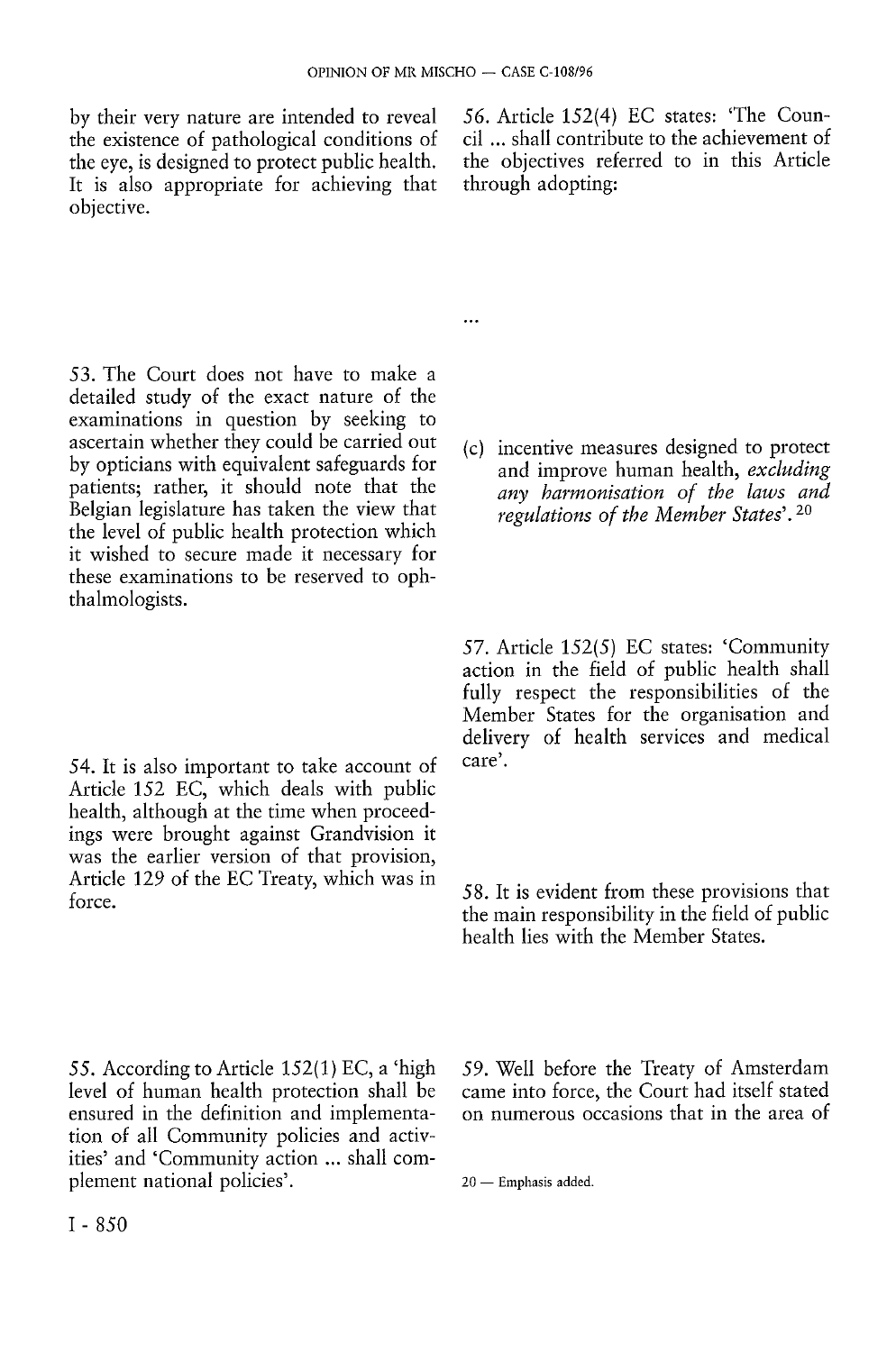medicinal products, phytopharmaceutical products and pesticides, the Member States remain free to decide the degree of protection they will secure for human life and health. <sup>21</sup>

60. The same certainly applies with regard to medical treatment. The Court cannot, on the one hand, affirm that Member States alone can decide the level at which they intend to protect the health of their citizens and, on the other hand, refuse them that right once it appears that a number of other Member States (should this prove to be the case) are satisfied with a lower level of protection.

61. Likewise, it is not for the Court to effect a surreptitious harmonisation of national laws relating to the professions of medical doctors and opticians merely because it has found that a majority of Member States are applying less stringent rules, and that the Belgian rules are not therefore 'necessary' (within the meaning of *Gabhard)* to achieve the end in view, or that they infringe the principle of proportionality.

62. In paragraph 42 of its judgment in *Reisebüro Broede,* the Court stated that 'the fact that one Member State imposes less strict rules than another Member State does not mean that the latter's rules are disproportionate and hence incompatible with Community law (Case C-384/93 *Alpine Investments* v *Minister van Financiën* [1995] ECR I-1141, paragraph 51)'. In that case, the issue was whether debt recovery could be reserved to the legal profession.

*63.* I should also mention in passing that in the *Peralta* judgment the Court used the same argument in connection with a supposed infringement of the principle of nondiscrimination.

64. So far as the proportionality of the Belgian provisions is concerned, they certainly have not had the effect of depriving Belgian or foreign opticians established in Belgium of their livelihood. In any case, it is difficult to see what less restrictive solutions would secure the aim pursued by the Belgian legislature.

65. In the light of the foregoing, I propose the following reply to the question put to the Court:

'Article 52 of the Treaty does not preclude a rule in a Member State which is interpreted or applied in such a way as to prohibit opticians who are established in

<sup>21—</sup>See, for instance. Case C-293/94 *Brandsma* (1996) ECK I-3159.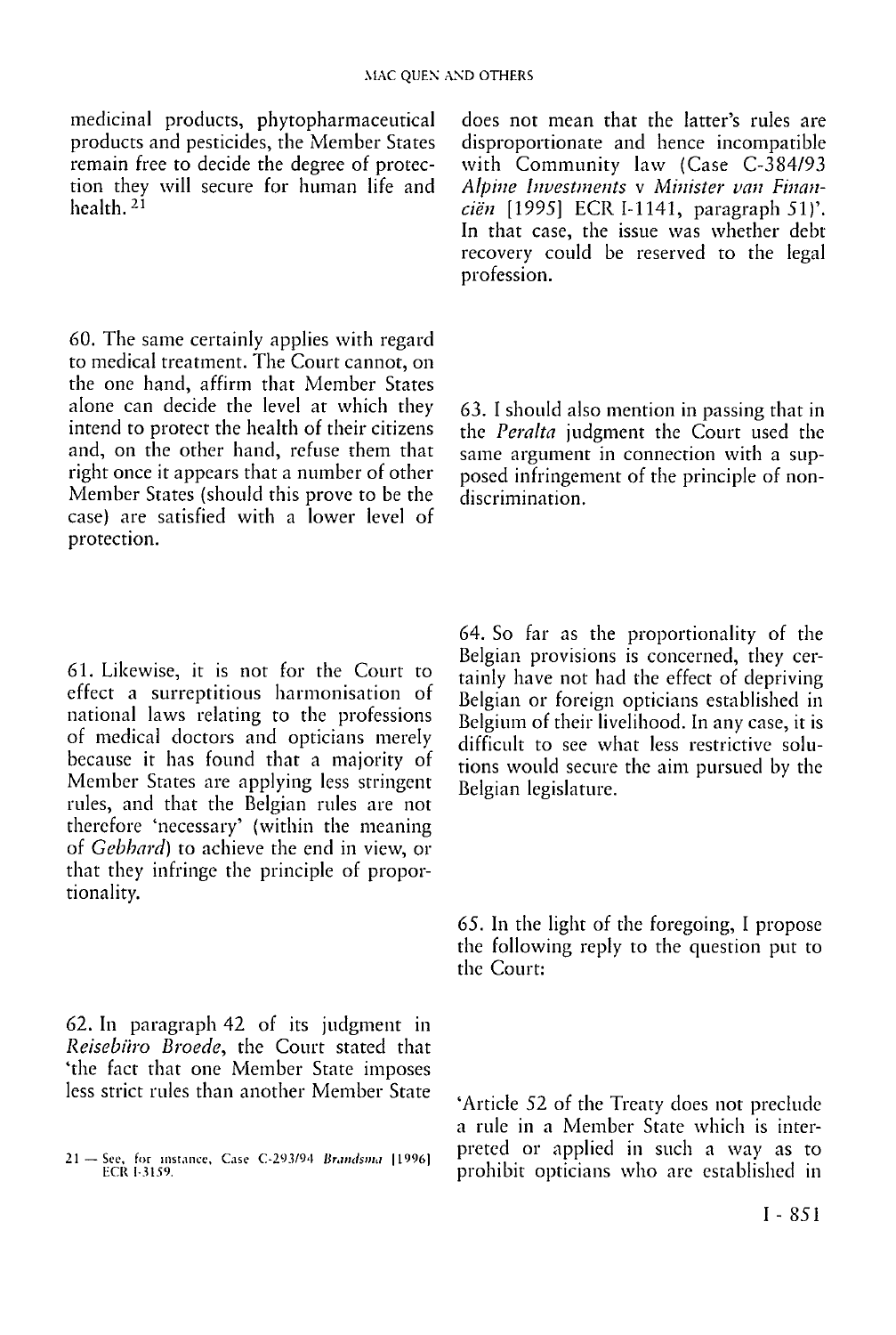that Member State from carrying out, for the correction of purely optical eyesight defects, objective eyesight examinations, that is to say, examinations which do not use a method by which the client alone determines his eyesight deficiencies and decides on the corrections to be made'.

*67.* Grandvision contends that if opticians are prohibited from carrying out the examinations in question, they will be not only prevented from using the instruments required for that purpose, but also prevented from even possessing them, because for the national courts merely having such equipment would in itself be evidence of the unlawful practice of medicine.

#### III — The second question

68. It argues that by giving ophthalmologists a monopoly over the possession and use of the equipment, the Belgian legislation hinders the importation of such equipment.

## 1. *The arguments of the parties*

*66.* In its second question, the national court also refers to 'opticians established in other Member States'. In view of the facts of the case, and in order to enable the national court to resolve the legal problem facing it in conformity with Community law, the question should be understood as meaning that the national court is asking the Court to decide whether the ban on an optician who originates in one Member State and is established in another carrying out in the second Member State eyesight examinations of a medical nature relying on specialised equipment constitutes a quantitative restriction on the import of such equipment or a measure of equivalent effect which is prohibited as between Member States by Article 30 of the Treaty.

*69.* That legislation, it argues, run counter to Article 30 of the Treaty, which prohibits all commercial rules in Member States which may obstruct directly or indirectly, actually or potentially, trade within the Community.

70. In support of its argument, Grandvision cites the judgment in the *Dassonville<sup>22</sup>* case, and also the judgments in the *Delattre<sup>23</sup>* and *Monteil and Samanni<sup>24</sup>* cases, concerning the monopoly enjoyed by phar-

<sup>22 —</sup> Case 8/74 *Dassonville* [1974] ECR 837.

<sup>23 —</sup> Case C-369/88 *Delattre* [1991] ECR I-1487.

<sup>24 —</sup> Case C-60/89 *Monteil and Samanni* [1991] ECR I-1547.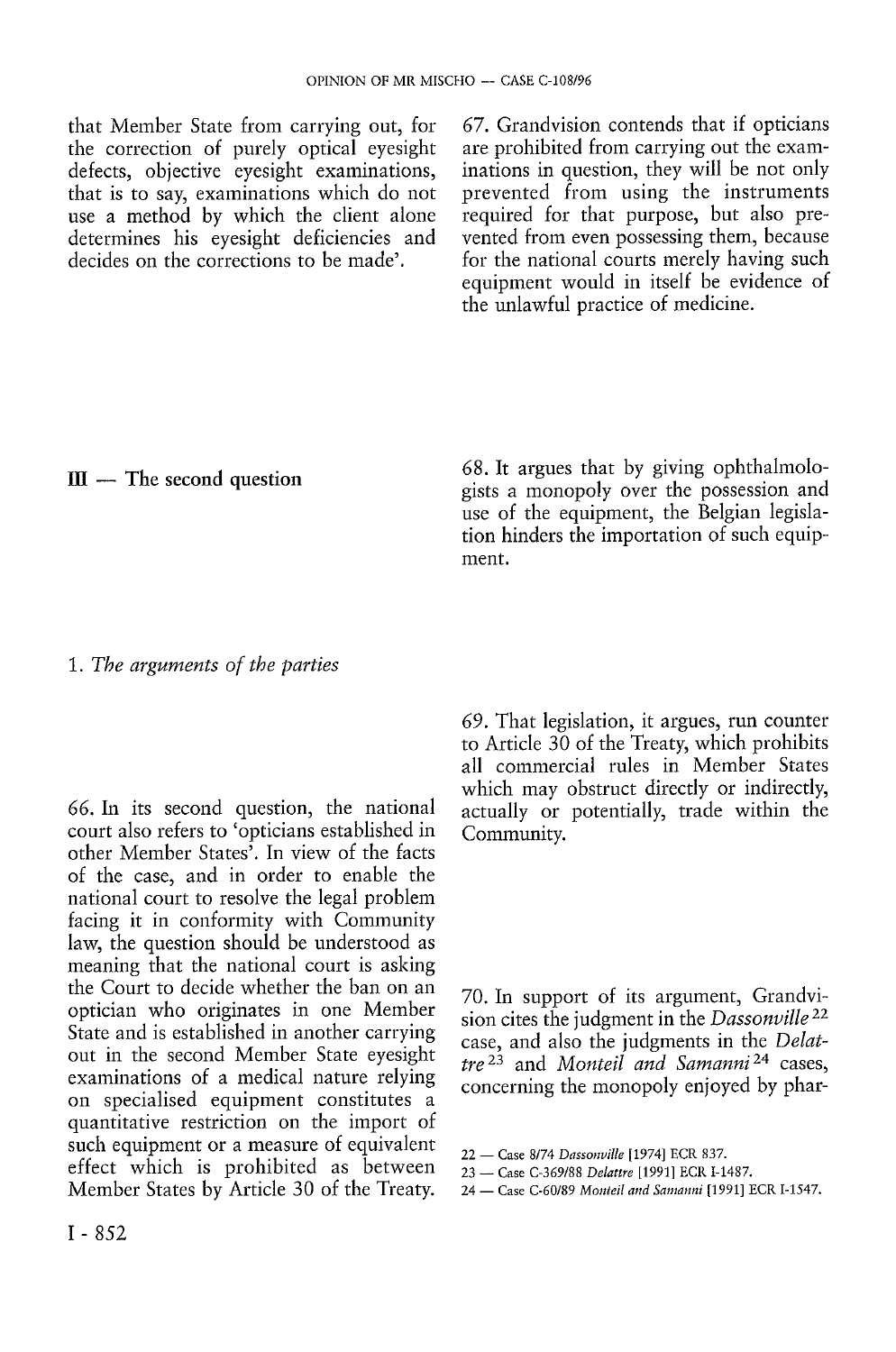macists over the sale of medicinal products, which indicate that such a monopoly may constitute a barrier to imports.

after amendment, Article 30 EC) by the need to protect public health.

71. In the opinion of Grandvision, it is irrelevant for present purposes that the main purpose of the impugned legislation is not to regulate trade in goods between Member States, since the prohibitions in that legislation constitute a barrier to imports, the effect of which is not merely potential and hypothetical, but concrete and actual.

72. Grandvision also argues that the restrictions resulting from the impugned legislation cannot be justified by an interest in public health protection and are manifestly disproportionate to the stated purpose.

73. UPBMO contends that the dispute in the main proceedings relates to a purely internal situation which has no impact on the common market. It contests generally the notion that the impugned legislation can create restrictions on the free circulation of the equipment concerned.

74. In any case, if the existence of a monopoly such as that of pharmacists is capable of affecting sales of imported products, it can nevertheless be justified, under Article 36 of the EC Treaty (now,

75. For its part, the Commission points out that according to the case-law of the Court, an importation of goods which is merely incidental to a supply of services is covered by the arrangements pertaining to the latter. The Court decided, in connection with the supply of spare parts for servicing motor vehicles, that 'such a supply is not an end in itself, but is incidental to the provision of services' and 'does not, as such, fall within the scope of Article 30 of the Treaty'.<sup>25</sup>

76. The situation described by the national court appears to fall within this category.

77. The Commission accordingly proposes that the Court should rule that in this case there is no incompatibility with Article 30 of the Treaty.

<sup>25 -</sup> Case C-55/93 Van Schark [1994] ECR I-4837, paragraph 14. To the same effect, hut in favour of the free movement of goods, see Case C-158/94 *Commission* v *Italy* UCR 1-5789.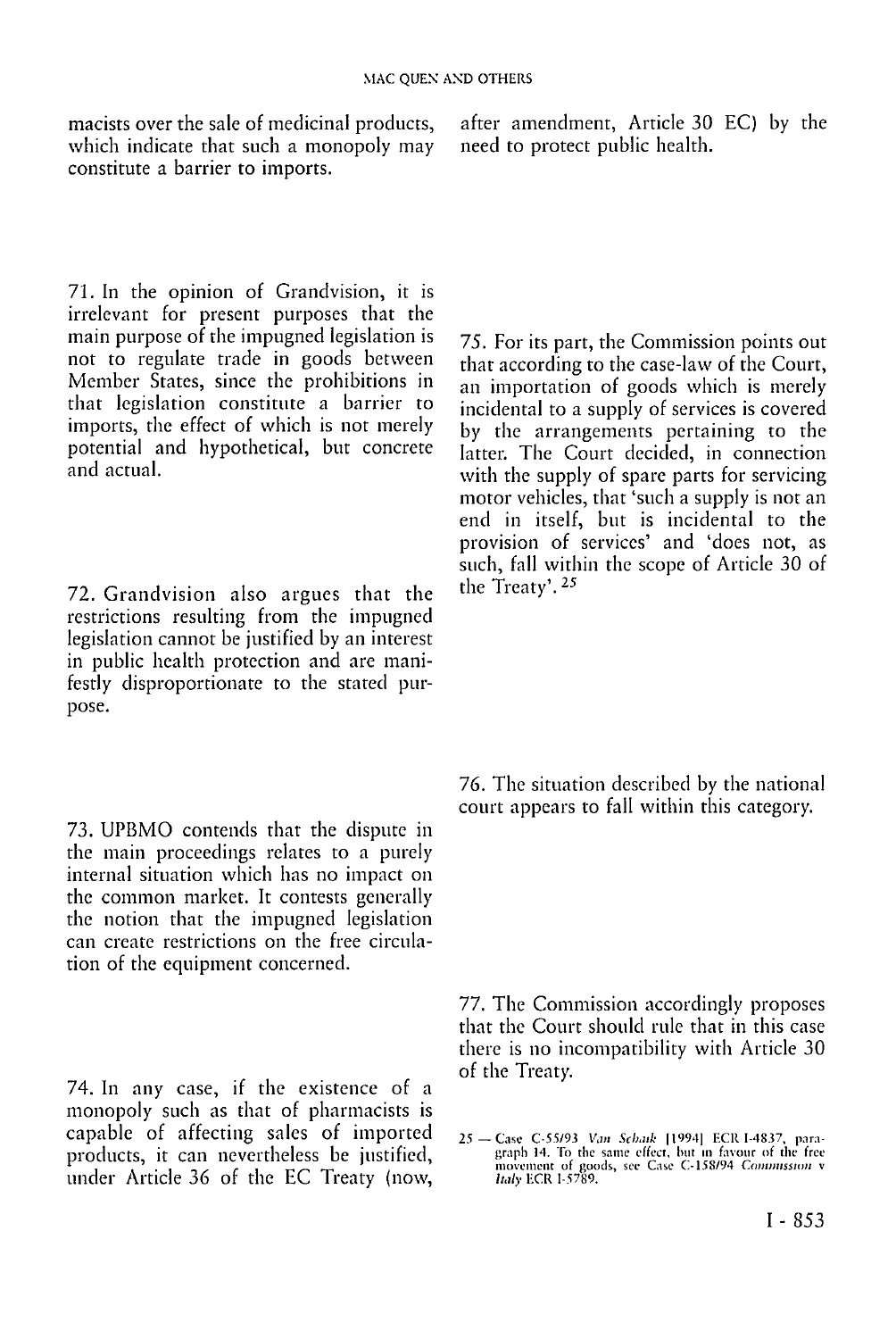2. *Assessment* 

78. In my view, this question should be answered along the lines proposed by the Commission.

79. From the judgment in *Van Scbaik,* cited by the Commission, and that in *Schindler,<sup>26</sup>* it follows that the import and export of goods for the sole purpose of carrying out a 'service' activity, within the meaning of Article 60 of the EC Treaty (now Article 50 EC) cannot be regarded as being independent of the activity with which they are associated; thus they are outside the reach of the rules governing the free movement of goods.

80. This principle, which is derived from the provisions on the free supply of services in conjunction with those on the free movement of goods, remains fully valid in respect of freedom of establishment.

81. This principle was applied in the judgment in the *Pfeiffer<sup>27</sup>* case, in which it was held that a national rule will be contrary to Article 30 of the Treaty only 'if, and to the extent that, it restricted the free movement of goods between Member States other than indirectly through the restriction of freedom of establishment'.

82. There are no factors in the present case to indicate that the national rule which has been criticised, on the assumption that it produces restrictive effects on the free movement of goods between Member States, creates barriers other than those associated with restrictions on the freedom of establishment.

83. Consequently, the reply to the second question in the preliminary reference should be modelled on the reply to the first, and there is no need to examine the effects of the Belgian legislation on the free movement of goods in respect of the provisions relating to Article 30 et seq. of the Treaty.

I therefore propose the following reply to this second question:

'Article 30 of the Treaty should be interpreted as not precluding legislation such as that in issue in the main proceedings'.

<sup>26 —</sup> Case C-275/92 *Schindler* [1994] ECR I-1039, paragraphs 22 to 24, 37 and 62.

<sup>27 —</sup> Case C-255/97 *Pfeiffer* [1999] ECR I-2835, paragraph 26.